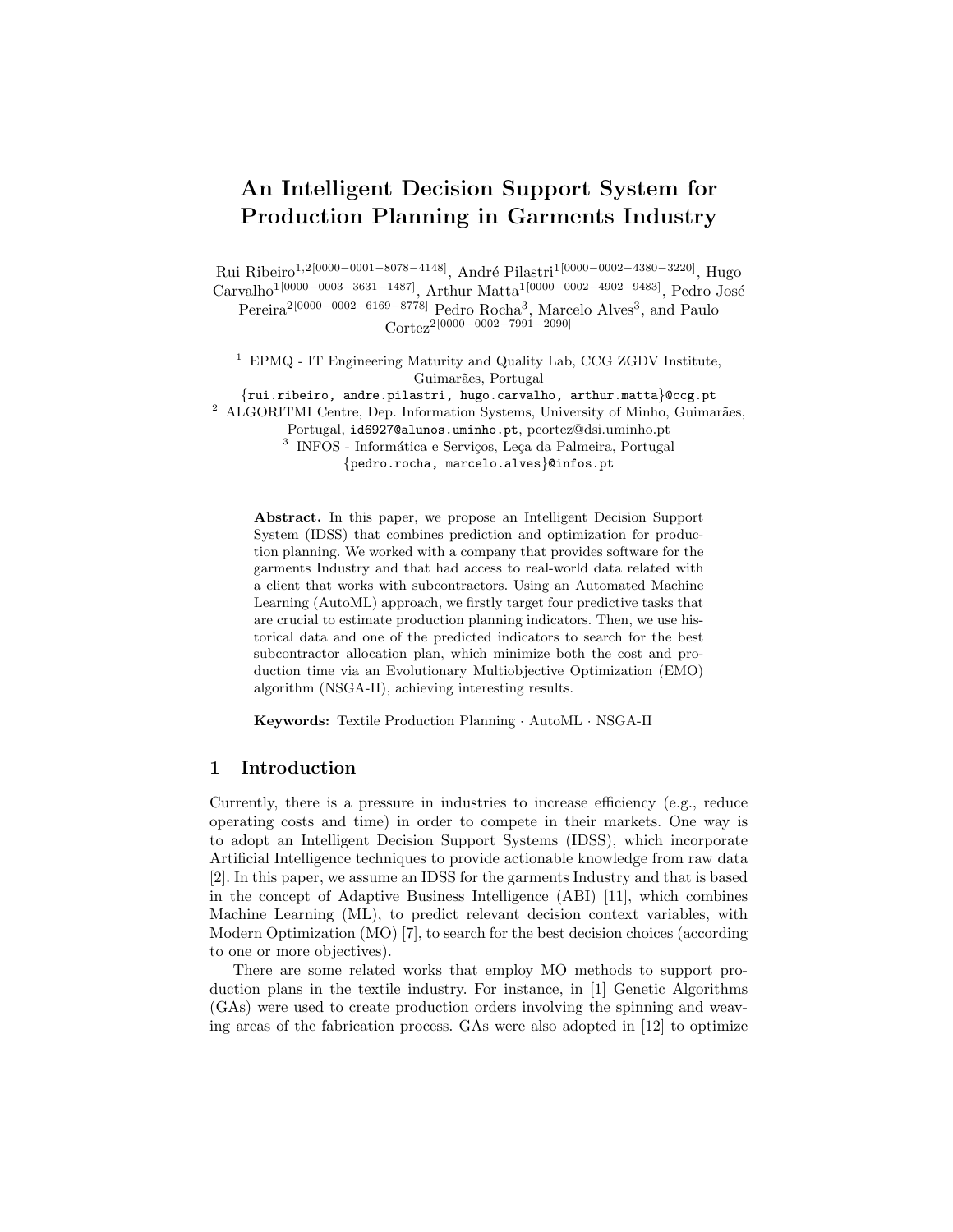job orders of textile production lines. A combination of GA with Simulated Annealing was used by [13] to create energy efficient production orders. In another study, NSGA-II was used by [10] to solve a multi-objective multi-site order scheduling problem in the production planning stage with the consideration of multiple plants, multiple production departments and multiple production processes. More recently, [14] used a mathematical programming model to optimize textile production considering diverse "green" goals (e.g., waste reuse, energy recycling) and [3] optimized the master production scheduling using GA. Within our knowledge, none of these works adopted a data-driven ABI approach that combines predictive and prescriptive analytics, as provided by ML and MO algorithms. In this paper, we follow such innovative ABI combination by using an Automated Machine Learning (AutoML) [9] to first predict four important garment subcontractor decision variables. Then, we adopt historical data and one of the predicted variables (production time) to feed an Evolutionary Multiobjective Optimization (EMO) that searches for the best subcontractor allocation plan, simultaneously minimizing the total allocation cost and time.

## 2 Materials and Methods

### 2.1 Garment Data

The data was provided by INFOS, which is Portuguese software company that works with several textile industry clients. The company developed an Enterprise Resource Plan (ERP) that supports the production of garments. The goal of this research is to develop an IDSS based on the ABI concept and that will be integrated into the INFOS ERP system, allowing it to automatically design garment subcontractor plans regardless of size of the company and the complexity of the production order. The subcontractor selection is a non trivial task, since is a large range of textile operations, each involving costs and delivery dates. We collected all company garment related records, including purchase and manufacturing orders, from 2016 to 2020. The data was then divided in three major groups: purchase of raw material, manufacturing and subcontractor. Next, we implemented an Extraction, Transformation, Load (ETL) process to select and clean the data (e.g., removal of missing features and records with wrong dates). All data processing procedures (including the ABI system) were implemented in the Python language by the authors.

Table 1 describes the input features (Attribute), their description (Description), data Type, number of Levels and Domain values separated by objective (four predictive targets and one optimization task). The final set of input features was obtained after several iterations of predictive task executions. The datasets for the predictive (regression) tasks include: Lead Time  $-3,315$ records; Production Time – 25,449 examples; Production Waste – 24,425 instances; and Delivery Delays  $-6,016$  records. Finally, the optimization objective (Production Plan) contains 5,500 records related with subcontractors.

Regarding the target output target variables for the predictive tasks, we detected that the company does not have records of them, being necessary to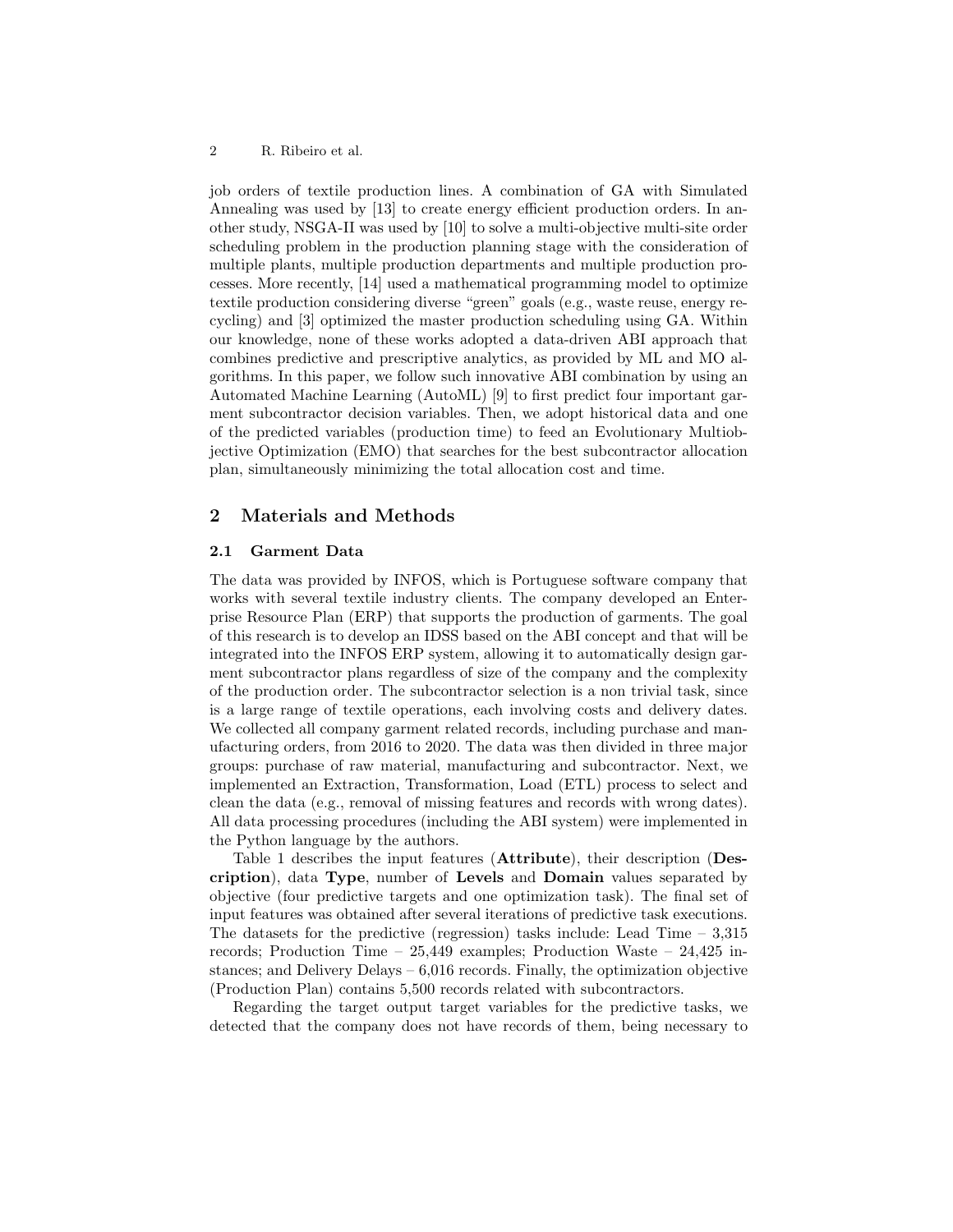|                            |                        | Objective Attribute Description                                  |                          | Type Levels | Domain            |
|----------------------------|------------------------|------------------------------------------------------------------|--------------------------|-------------|-------------------|
| Lead Time                  | Supp_cod<br>Date_purch | Supplier identification<br>Date of purchase order                | Integer<br>Date          | 102<br>873  | [14, 2265]        |
|                            | Rmat_cod               | Raw material code                                                |                          | 188         |                   |
|                            | Qty                    | Quantity to buy                                                  | <b>String</b><br>Integer | 876         | [1, 11650]        |
| Production Mat_cod<br>Time | Subc cod               | Subcontractor identification                                     | Integer                  | 275         | [0, 9999]         |
|                            |                        | Final product code                                               | String                   | 846         |                   |
|                            | Oper_desc              | Textile operation                                                | String                   | 93          |                   |
|                            | Qty                    | Quantity to produce                                              | Float                    | 9356        | [1, 97512]        |
| Production Qty<br>Waste    | Mat cod                | Final product code                                               | String                   | 864         |                   |
|                            |                        | Quantity to produce                                              | Float                    | 4646        | [1, 13448.3]      |
|                            | Subc_cod               | Subcontractor identification                                     | Integer                  | 41          | [8, 9996]         |
|                            | Rmat_cod               | Raw material code                                                | String                   | 1386        |                   |
| Delivery<br>Delays         |                        | Plan-endate Planned date to end production Date                  |                          | 940         |                   |
|                            | Mat_cod                | Code of the final product                                        | String                   | 205         |                   |
|                            | Qty                    | Quantity to produce                                              | Integer                  | 3156        | [3, 75838]        |
| Production<br>Plan         | Oper_desc              | Textile operation                                                | String                   | 94          |                   |
|                            | $Avgp-cost$            | Average cost of textile operation Float                          |                          | 47          | [0.01, 1.75]      |
|                            | $\operatorname{Price}$ | Cost of textile operation for<br>given product per subcontractor | Float                    |             | 247 [0.01, 11.60] |
|                            | Subc <sub>cod</sub>    | Subcontractor identification                                     | Integer                  | 293         | [24, 2254]        |
|                            | Mat_cod                | Code of the final product                                        | String                   | 169         |                   |
|                            | Capacity               | Subcontractor production<br>capacity by textile operation        | Integer                  | 14          | [100, 3000]       |

Table 1. Description of the input features by objective.

calculate them: Ldtime was obtained by subtracting the receiving date of a order from the placement order date and if resulting value was negative that row was discarded; for Prod\_days we create a function that subtracts the production finish date from the planned production start date and outputs the number of working days between the two dates and the if the number of days was negative that row was discarded; in the case if *Waste\_ratio* we first subtracted the produced quantity from the quantity to produce and if the resulting value was positive it was changed to zero, afterwards we divided the absolute result by the quantity to produce, multiplying the final result by 100; finally for *Delay\_days* we create a function that subtracts the scheduled delivery date finish date from the delivery date and outputs the number of working days between the two dates and the if the number of days was negative it was changed to zero.Table 2 describes the four output target variables with their description (Description), data type (Type), number of levels (Levels) and domain values (Domain).

In terms of preprocessing, since the String variables had a high cardinally, we employed a Label Encoder, in order to transform each level into a distinct numeric value. This option provided better results when compared with the known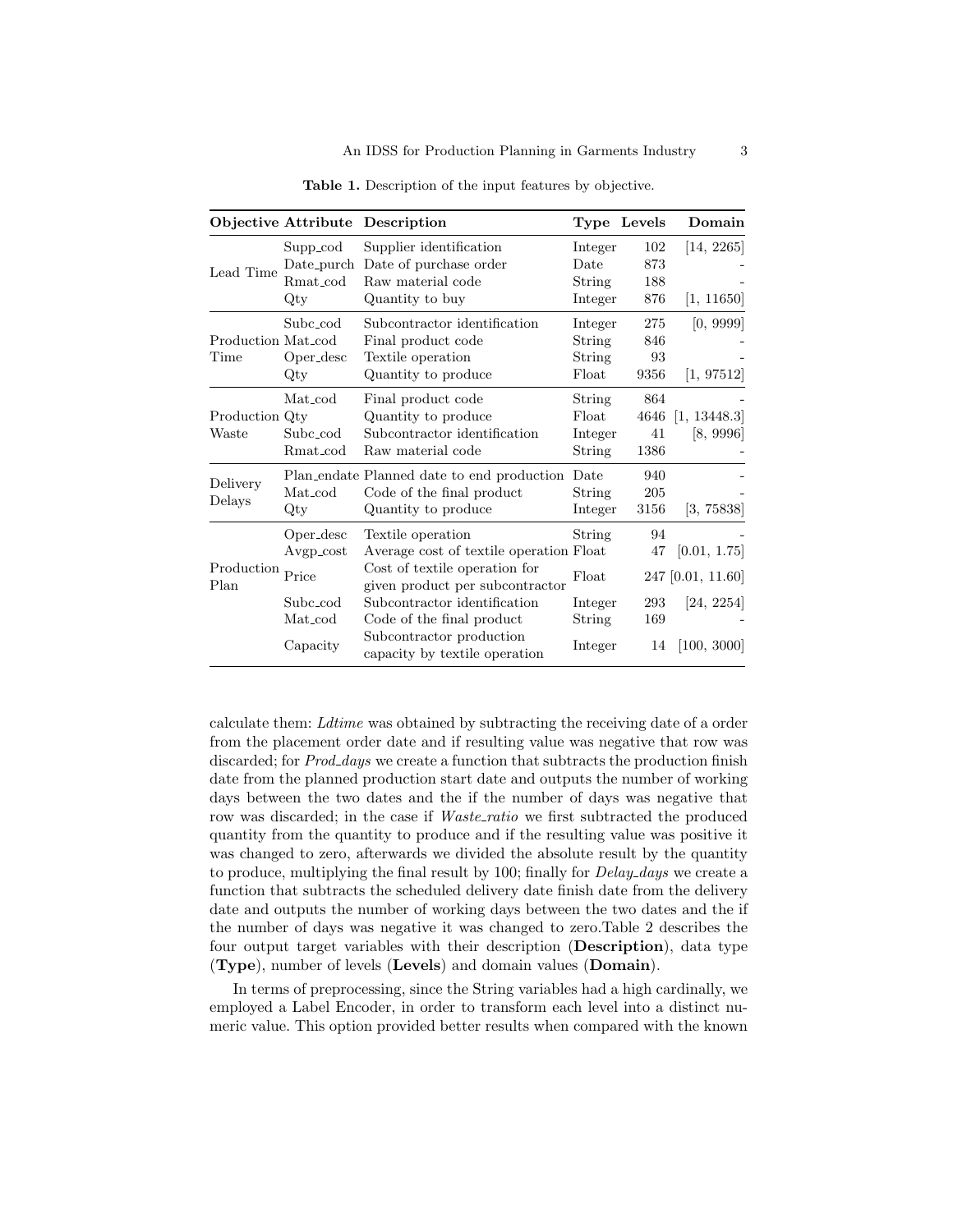#### 4 R. Ribeiro et al.

| Target     | Description                                                       |         |     | <b>Type</b> Levels Domain |
|------------|-------------------------------------------------------------------|---------|-----|---------------------------|
| Ldtime     | Days between delivery date and purchase date Integer              |         | 94  | [0, 59]                   |
|            | Prod_days Working days to produce a certain quantity              | Integer | 47  | [1, 63]                   |
|            | Waste <sub>ratio</sub> Percentage of wasted material              | Integer | 247 | [0, 100]                  |
| Delay_days | Working days between scheduled delivery<br>date and delivery date | Integer | 293 | [0, 64]                   |

Table 2. Description of the output target variables.

One-Hot encoding, which created a very high number of input features. As for the Date features, we adopted the proleptic Gregorian ordinal of a date, allowing to provide a simpler numeric value. Then, all numeric inputs were normalized by using a z-score standardization.

#### 2.2 Intelligent Decision Support System

The proposed IDSS contains three main modules (Figure 1): data extraction and processing, prediction and optimization. The first module is responsible for receiving the garment data, selecting the features for each objective and then creating the necessary input for prediction. The prediction module receives the data separated by predictive task splitting it into training and test sets (data separation, according to the adopted cross-validation method). Then, it trains the predictive models (model training), evaluating the models performance (model evaluation), selecting and storing the best prediction model (model selection). Then, the user inserts the data related to the lead time, using the respective model to predict the number of days that will take to receive the raw materials and can define a starting and end date for production. Finally the optimization module receives the subcontractors data (Table 1), filtered by the product to manufacture and the textile operations to execute, the quantity to produce and maximum allowed dates (all provided by the user). Then, the MO algorithm uses this data and also one of the predicted indicators (production time) to search for the best subcontractor quantity allocation, aiming to reduce the total costs and time.

To reduce the modeling effort during the development of the prediction module, we adopted the H2O AutoML tool that provided good results in recent AutoML benchmark study [9]. The AutoML was configured to automatically select the best regression model and its hyperparameters based on the best Mean Absolute Error (MAE), using a internal 10-fold cross-validation applied over the training data. Five different ML algorithms were searched by the tool: Random Forest, Extremely Randomized Trees, Generalized Linear Models, Gradient Boosting Machine and two Stacked Ensembles, one with best model of each family and other with all trained models. An external 10-fold cross-validation was executed to evaluate the ML models and the quality of the regression was accessed by using the MAE and Normalized MAE (NMAE) metrics. The lower the values, the better are the predictions. The NMAE measure normalizes the MAE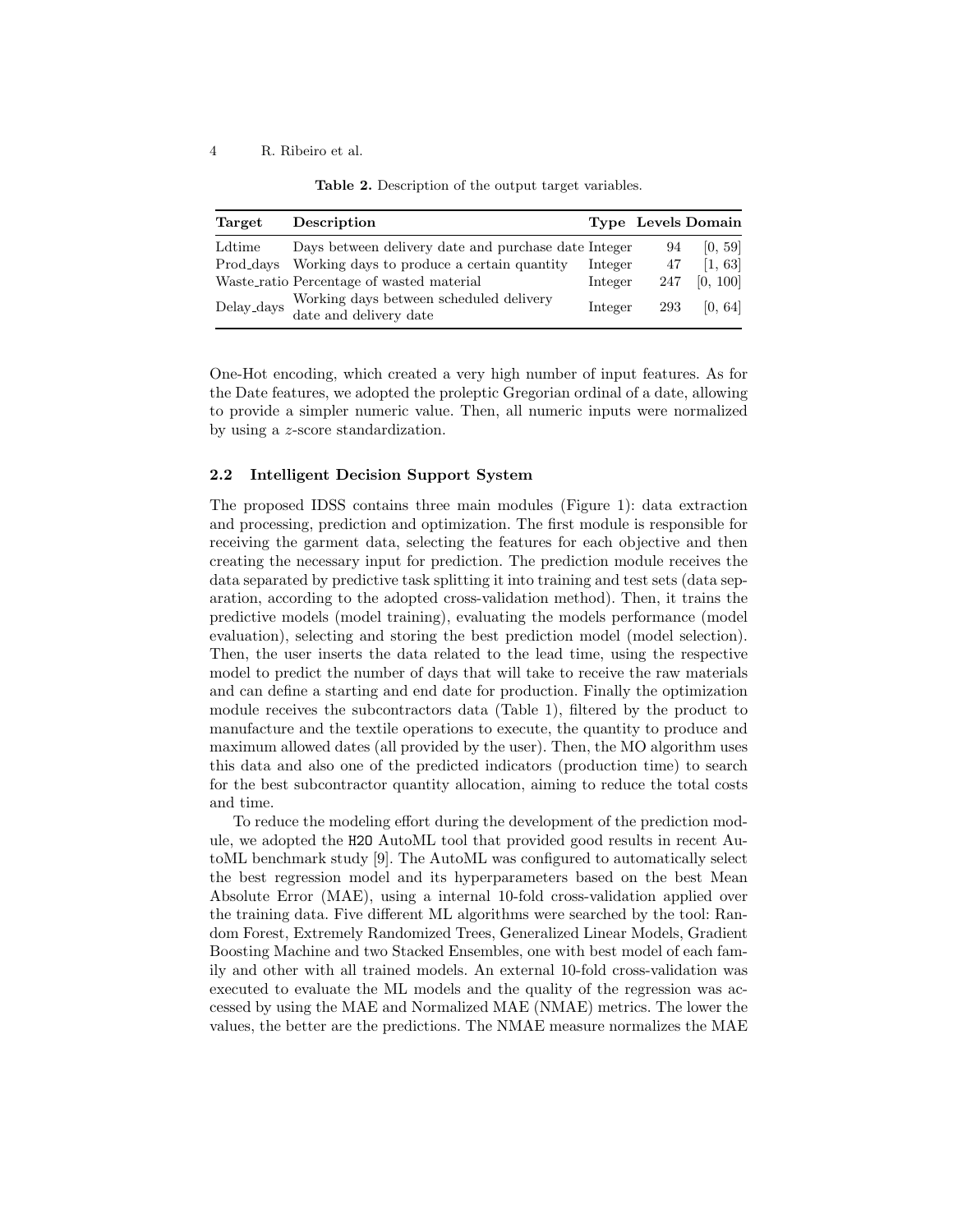

Fig. 1. Flow diagram describing the behaviour of the IDSS.

by the range of the output target on the test set, thus it provides a percentage that is easy to interpret and that is scale independent.

A production order can be defined as a composition of tasks that are executed sequentially. Each task can be represented by a set of candidate subcontractors offering similar services, where each service can have a different value in price and quantity per subcontractor. The subcontractor allocation is defined as a multi-objective task (i.e., reduce both cost and time), thus we employ a Pareto approach via an EMO algorithm, namely NSGA-II [7], as implemented in the pymoo Python module [4]. NSGA-II is a multi-objective optimization algorithm with three distinctive features: fast non-dominated sorting approach, fast crowded distance estimation procedure and usage of a simple crowded comparison operator [8]. When compared with other hypervolume based algorithms (e.g, SMS-EMOA), the NSGA-II algorithm tends to obtain competitive results when only two or three objectives are optimized [6]. The algorithm returns a population of non dominated solutions, each representing a different subcontractor allocation and that is associated with a distinct cost-time trade-off. The full subcontractor optimization can be defined in terms of x textile sequential operations that need to be executed. For each operation, there are  $y$  candidates (subcontractors) with different price and capacity parameters. Each solution is naturally represented as a sequence of  $q_i$  integer values  $(0 \leq q_i \leq q_{max})$ , denoting the quantity assigned for each subcontractor i, where  $q_{max}$  denotes the total required quantity for operation x, and  $i \in \{1, ..., M\}$  and M represent the number of available subcontractors for operation  $x$ . We repair solutions by ignoring any excess of subcontractor allocation (first allocated subcontractor is served first) or by randomly distributing the deficit allocation to any of the available subcontractors. Each solution is evaluated in terms of total production plan cost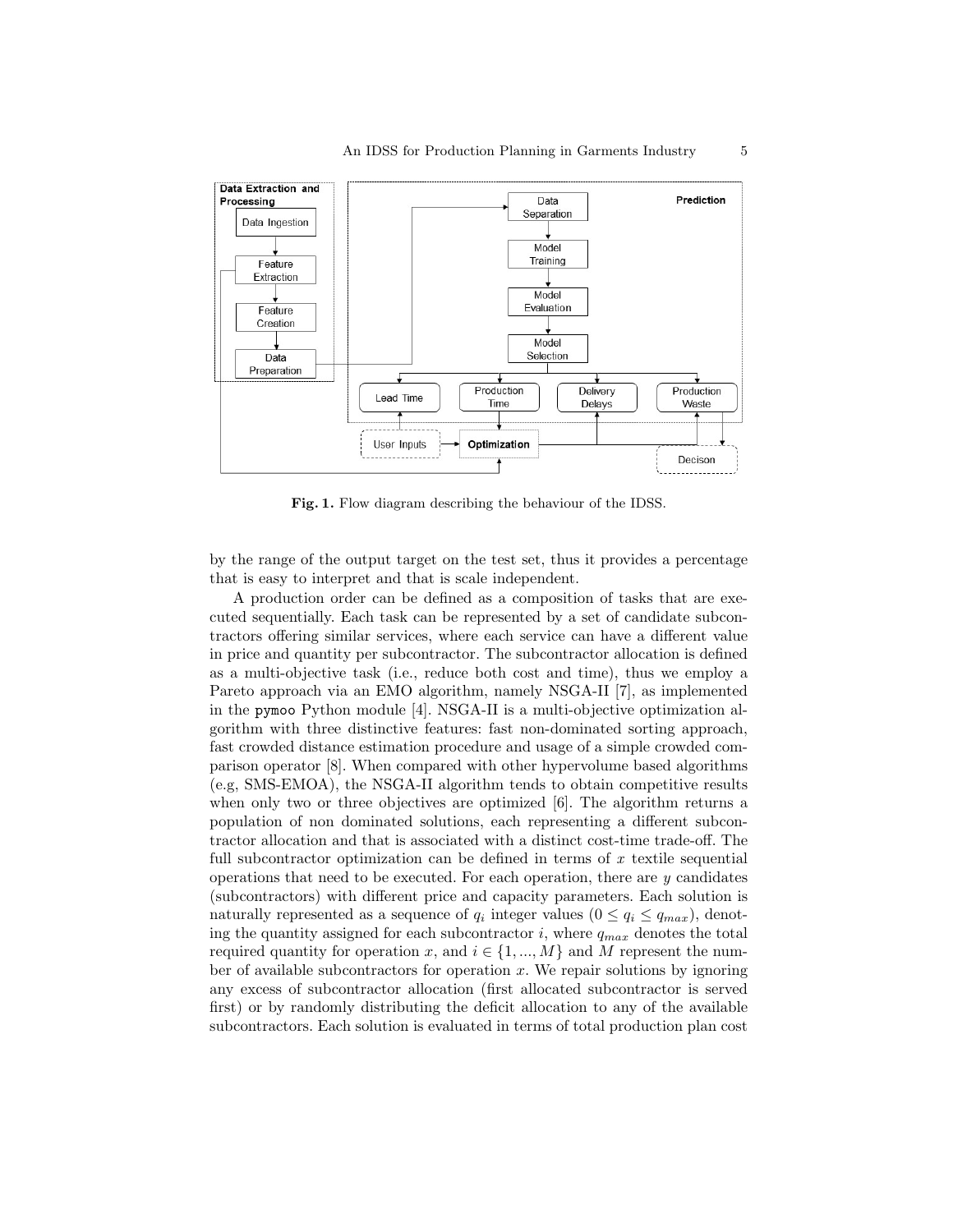6 R. Ribeiro et al.

and allocation time. To compute these two goals, the EMO algorithm uses the production time prediction (as shown in Figure 1). Once the Pareto curve is optimized and for user selected trade-offs, we then compute the prediction indicators of the remaining targets (e.g., production waste), such that the user can further inspect the quality of the obtained solutions. In order to obtain a single measure per Pareto curve, we selected the Hypervolume (HV) measure, which represents the volume of the objective space when assuming a "worst" reference point [5]. The higher the HV value, the better is the Pareto curve optimization.

## 3 Experiments and Results

The average of the external 10-fold iteration predictive results (in terms of MAE and NMAE) are presented in Table 3. The table also presents the best ML Model. In general, low regression errors were achieved, with the NMAE values ranging from 3.6% to 9.2%. We particularly note that the best NMAE values were obtained for the target that is directly used by the NSGA-II MO (Prod days produces an average NMAE error of just 3.6%). The selected ML algorithm was a stacked ensemble for three of the targets, while the Gradient Boosting Machine obtained the best results for the production waste prediction.

Table 3. AutoML predictive results for each predicted target.

| Target | Model                                             |      | <b>MAE NMAE</b> |
|--------|---------------------------------------------------|------|-----------------|
| Ldtime | Stacked Ensemble (All Models)                     | 3.31 | $9.20\%$        |
|        | Prod_days Stacked Ensemble (All Models)           | 1.60 | $3.63\%$        |
|        | Waste_ratio Gradient Boosting Machine             | 4.24 | 4.24\%          |
|        | Delay_days Stacked Ensemble (Best of each family) | 3.57 | $5.71\%$        |

For the optimization experiments, we analyzed a production order of 10,000 units of a product that requires three textile operations (cutting, tailoring and packaging) using one raw material. Using historical data, we then selected all the subcontractors that could execute these operations along with the respective cost and production capacity to create a subcontract allocation case study to utilize in the experiments. In total, the case study includes 26 subcontractors (which corresponds to the number of searched integers by the NSGA-II algorithm): cutting  $-4$  candidates, tailoring  $-8$  candidates and packaging  $-14$  candidates  $(4+8+14=26)$ . To compute the cost and time associated with each solution, we use four attributes from Table 1 (Subc<sub>cod, Capacity, Price and Oper-desc</sub>) and also the predicted Prod days variable (see Table 2). We assumed some reasonable assumptions (defined by the INFOS company): one subcontractor cannot execute two or more tasks simultaneously, the subcontractor is always available and there is no shortage of raw materials.

The two objective functions that need to be minimized are the Total Cost (TC) and Total Production Time (TPT). The TC function is the sum of the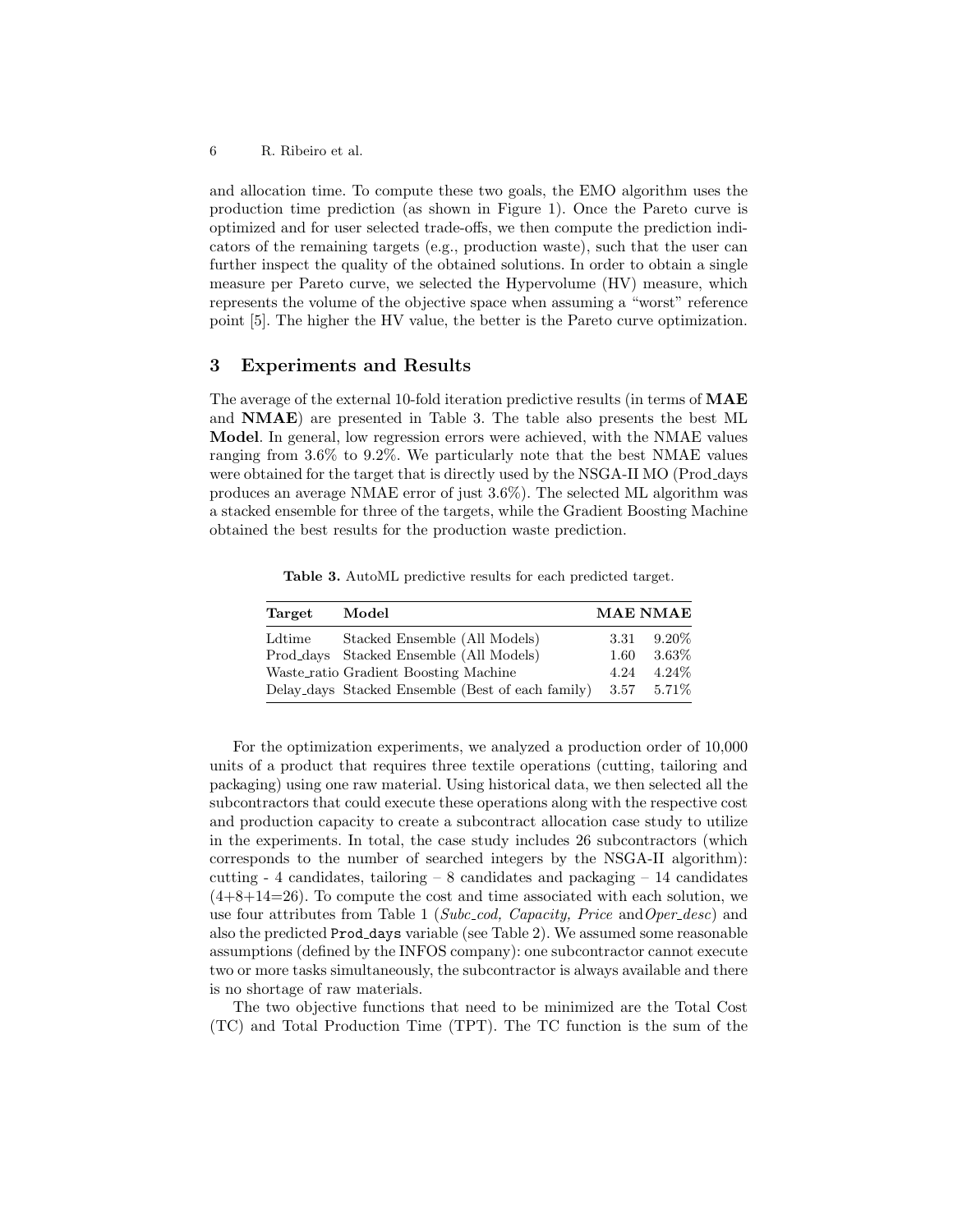multiplication of the assigned quantity to a individual by price of operation for that individual operation. As for TPT, the function is the sum of the maximum days required by each sequential operation (cutting, tailoring and packaging). Since subcontractors can work simultaneously in the same operation (e.g., cutting), we consider the slowest operator time (measured in terms of number of days). Solutions that split the  $q_i$  quantities by different operators for an operation will thus contribute for a lower TPT value. The lower bound is always zero and the upper bound was set to the quantity to be produced. When needed, a repair procedure is used to convert an unfeasible solution to a feasible one, see Section 2.2.

The NGSA-II algorithm was configured with a check procedure that eliminates duplicates, making sure that the mating produces offspring that are different from themselves and the existing population regarding their design space values. A grid search was used to set the NSGA-II hyperparameters (e.g., the population size was ranged within  $\{50,100,150,...,500\}$ , assuming the HV measure as the selection criterion and a reference point of (30 days, 20,000 EUR). The best obtained values correspond to a normalized HV (when each objective is divided by the respective reference point value) of 0.71, which requires 157 seconds of execution time on an Intel Xeon processor. The selected NSGA-II setup includes: population size of 100, two-point crossover with 90%, polynomial mutation probability of 20% and total of 200 generations.

The left of Figure 2 shows the Pareto front obtained after 200 generations when considering our case study. The Pareto front contains 100 solutions, with the TPT ranging from 12 to 30 working days and TC ranging from 18,000 to 20,000 EUR. The right of Figure 2 shows the evolution of the NSGA-II algorithm, in terms of the full HV measure  $(y-\text{axis})$  through the executed 200 generations.



Fig. 2. Optimized Pareto front (left) and NSGA-II HV generation evolution (right).

The graph shows a substantial improvement that is obtained by NSGA-II. In effect, in the first generation the HV measure is 4,700 (normalized value of 0.2). After 200 generations, the value increased to 16,391 (normalized value of 0.71), which corresponds to an improvement of 51 percentage points when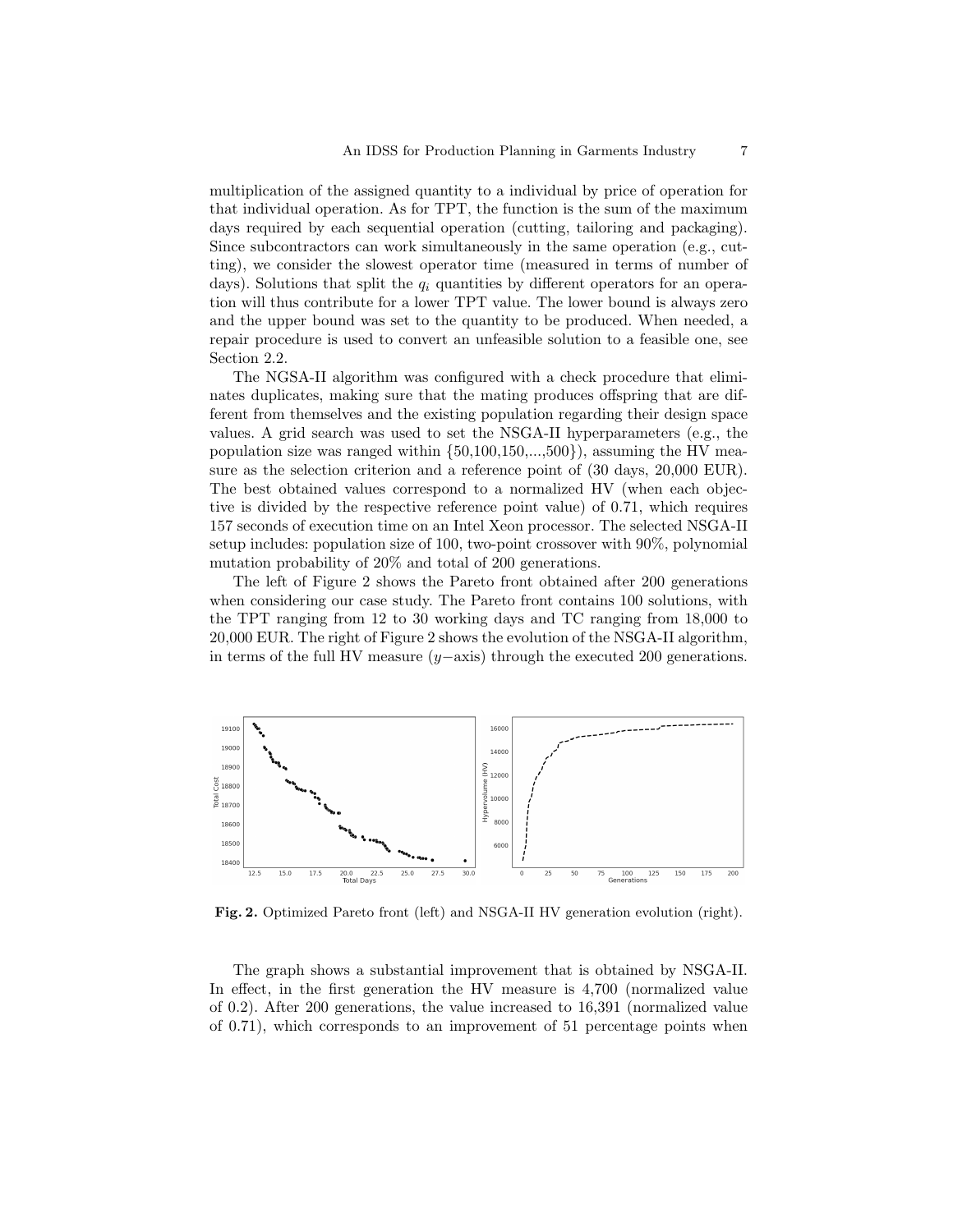considering the normalized HV scale. The results were shown to the INFOS company, which provided a very positive feedback. In particular, the obtained TPT and TC ranges were considered realistic. Moreover, the company signaled that the obtained Pareto front provides a more richer set of trade-off solutions, while also being faster to compute when compared with the currently adopted manual subcontractor allocation.

## 4 Conclusions

We propose an IDSS that creates a textile production plan to allocate subcontractors. The IDSS is based on the ABI concept that combines predictive (via ML) with prescriptive (via MO) analytics in order to provide actionable knowledge from raw data. The IDSS was designed to work with real-world data from a Portuguese software company (INFOS) that works with diverse textile clients. Firstly, an AutoML tool was adopted to automatically select the best ML model among five algorithms when targeting four relevant allocation decision context variables. Interesting results were achieved by the prediction models (error that ranges from 3.6% to 9.2%). Then, we designed a MO model that uses one of the predicted variables (production time) and historical data to automatically allocate subcontractors to execute sequential operations associated with a textile order. The MO model, based on the NSGA-II algorithm, assumes a Pareto approach and it was designed to simultaneously minimize the cost and time to execute the order. To demonstrate the MO, we selected a case study that includes four operations and 26 potential textile subcontractors.

The obtained results were shown to the INFOS company, which considered them very positive. In future work, we intend to augment the IDSS by incorporating more problem-domain constraints, such as incorporating updated data about the currenty availability of subcontractors. Furthermore, we wish to deploy the designed IDSS into the INFOS ERP system, in order to get more valuable feedback from a real environment usage.

# Acknowledgments

This work was carried out within the project "Connect@Fashion" reference POCI-01-0247-FEDER-045296, co-funded by Fundo Europeu de Desenvolvimento Regional (FEDER), through Portugal 2020 (P2020).

## References

1. Angeles Solari, M.d.l., Ocampo, E.: Application of genetic algorithms to a man- ´ ufacturing industry scheduling multi-agent system. In: Sobh, T., Elleithy, K., Mahmood, A., Karim, M. (eds.) Innovative Algorithms and Techniques in Automation, Industrial Electronics and Telecommunications. pp. 263–268. Springer Netherlands, Dordrecht (2007)